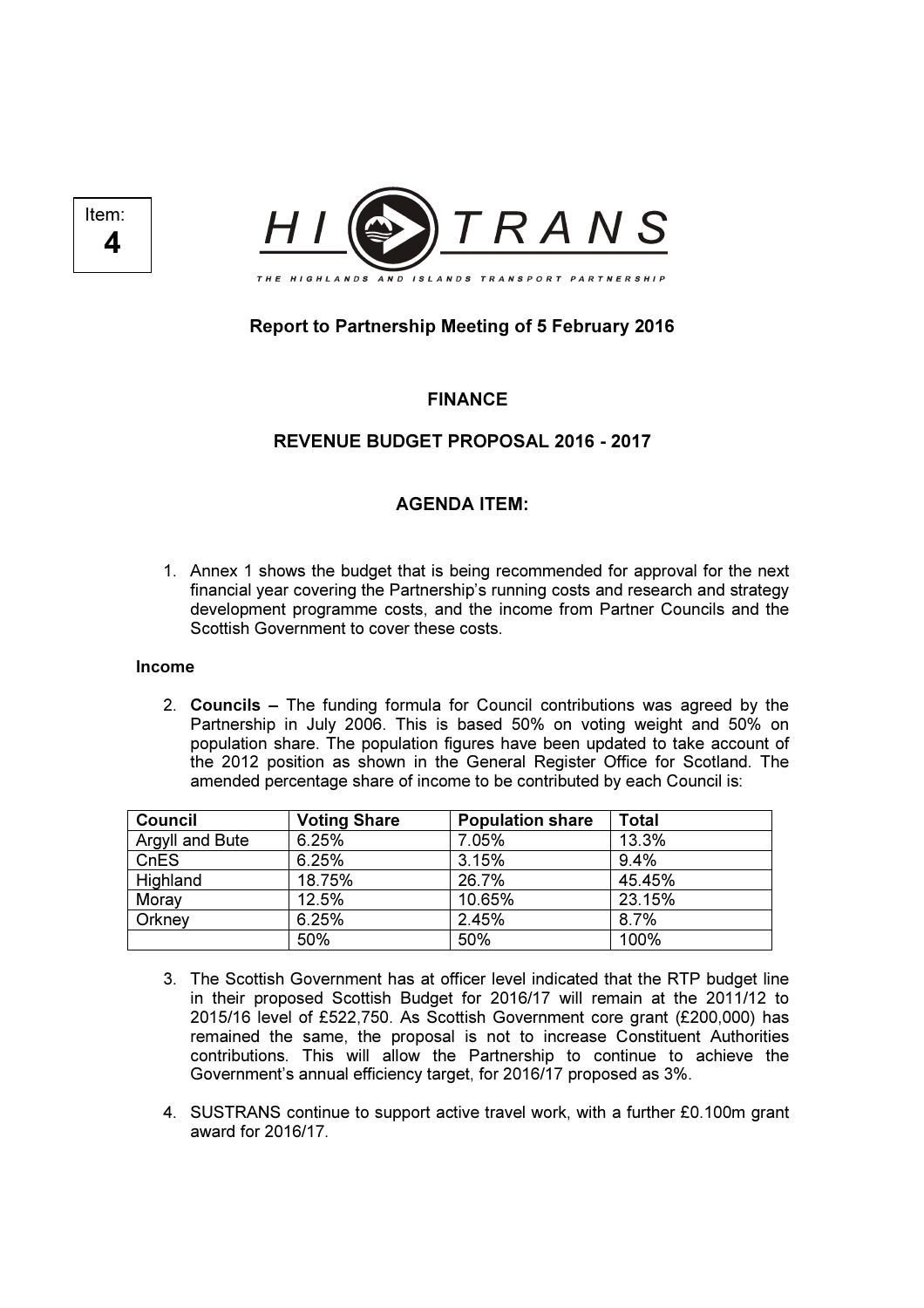### **Expenditure**

- 1. The commitments on the 2016/17 budget are:
	- Employees The salaries, pension contributions and employers national insurance contributions for the Partnership Director, 2 Programme Managers, 2 Office Managers, Active Travel Project Officer totaling £323,000 are included under running costs of the Partnership. The Public Transport Officer salary cost of £36,000 is included under programme costs. In line with Scottish Local Authorities salaries provision, allowance has been made for a 1% increase in basic salary costs.
	- Research and Strategy Development budget has reduced by £952,000 to £323,750 as a result of the conclusion of the Bus Investment Fund and Community Links grant funding, and an increase in salary and property budgets.
	- All other Budget Headings have been set at 2015/16 levels, and are achievable given the spending patterns currently prevailing for the 2015/16 financial year.

Commitments comprise £822,750

2. Board Members are asked to approve the above information as well as the following Annex.

| Report by:   | <b>Mike Mitchell</b>          |
|--------------|-------------------------------|
| Designation: | <b>Partnership Treasurer</b>  |
| Date:        | 29 <sup>th</sup> January 2016 |